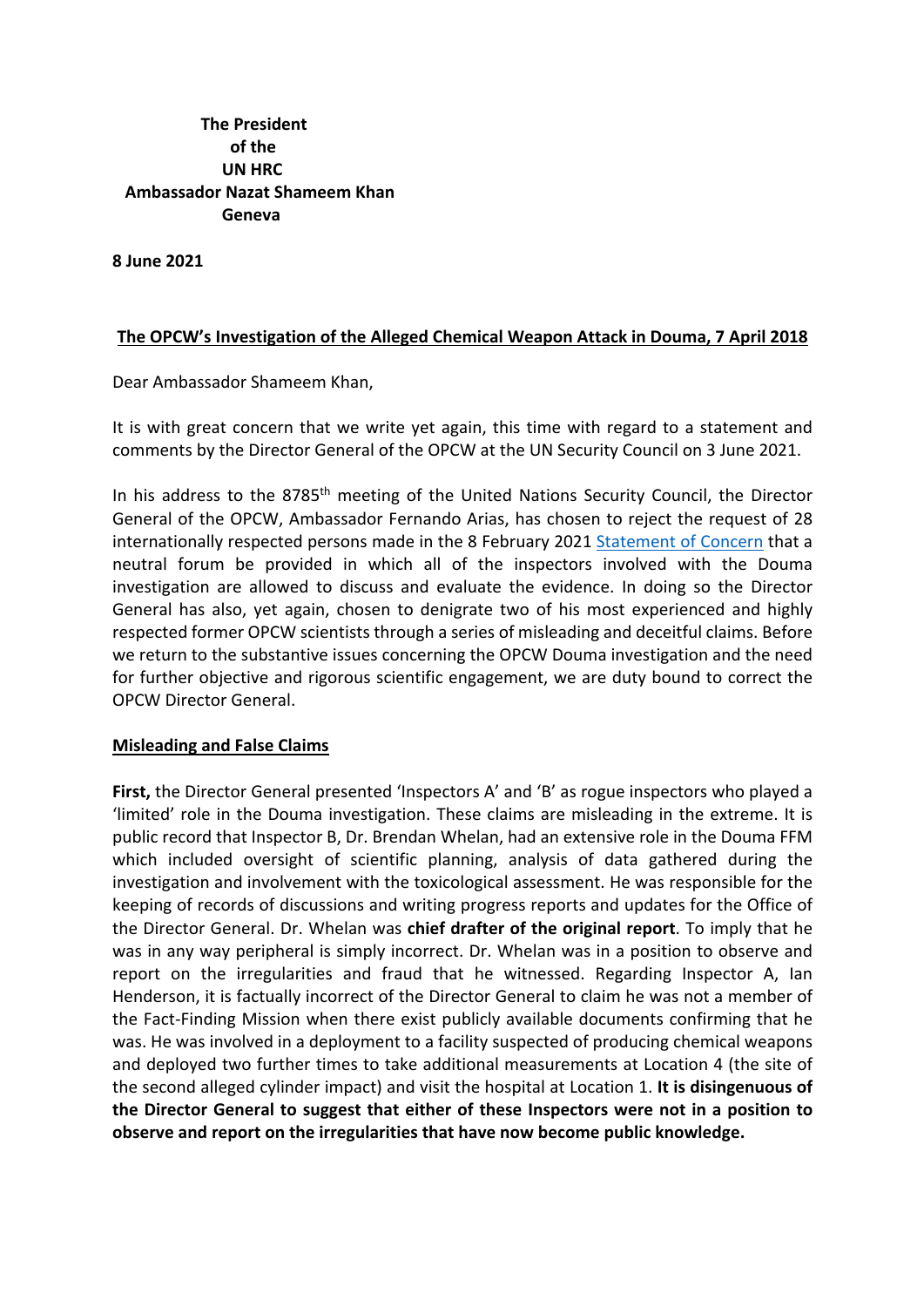**Second,** the DG claims that the Inspectors sought to publicly discredit the work of the OPCW only after their 'own opinions did not gain traction'. This profoundly misrepresents the course of events. As has already been made clear (see Berlin Group 21: background information), throughout 2018 and 2019 senior OPCW management ignored and/or suppressed concerns raised by Inspectors A and B who had, in the absence of any available whistleblower policy at the OPCW, made multiple attempts to raise their serious concerns, shared also by other OPCW inspectors, internally. These attempts included requests to initiate an internal inquiry by the OPCW's Office of Internal Oversight and repeated requests to meet with the Director General. **All of these were ignored by OPCW management.**

**Third,** once again the DG has attempted to dismiss concerns raised by the dissenting inspectors on the grounds that the bulk of investigative and analytical work on the Douma investigation occurred during the last six months of the investigation. During the UNSC meeting he claimed that more than 100 samples were collected and most were 'analysed after Summer 2018' and that '70 results were brought in those last six months of the investigation'. These claims are incorrect and we have set out the facts previously (see Berlin Group 21: background information). Noteworthy, as can be seen from the final report (para 8.5) only 44 samples were in fact analysed for the entire investigation. Comparing the final report with the leaked original interim report, it is clear that the bulk of the 106-page final report was already written by June 2018 when 70% of all samples had been analysed, **an official toxicology assessment had been conducted with the help of NATO experts,** and 87% of witness interviews had been analysed. Although studies on the cylinders were carried out during the Autumn of 2018, the conclusions were contradicted by a similar study from within the FFM. No additional Bibliography has been added to the final report suggesting there was no further scientific research conducted (compare Annex 13 of the final report with the Bibliography [last page] of the leaked original interim report). **It is, therefore, seriously misleading for the Director General to discount the issues raised on the basis of work carried out during the last six months of the Douma investigation. Moreover, regardless of what work was carried out in the last 6 months, it in no way excuses the irregular and fraudulent behaviour throughout the investigation whilst the substantive scientific issues raised in the original interim report remain unresolved in the final FFM report (See** 'Scientific Flaws'**).**

**Fourth,** the Director General has misleadingly sought to defend the OPCW FFM Douma report on the grounds that its conclusion of there being 'reasonable grounds' to believe a chemical weapons attack took place is in line with the Human Rights Council's Independent International Commission of Inquiry on the Syrian Arab Republic. This assertion by the Director General is deceptive. Neither of the Commission's 2018 reports present any firm or final conclusions regarding chlorine being used as a weapon in Douma and do, in fact, raise concerns shared by us and the inspectors regarding the likelihood of chlorine gas being the cause of death of the 43 civilians at Douma. One of the 2018 Commission Reports to which Arias refers states that:-

*The available evidence is largely consistent with the use of chlorine, but this in and of itself does not explain other reported symptoms, which are more consistent with the use of another chemical agent, most likely a nerve gas. The Commission's investigations are on-going. (***A/HRC/38/CRP.3: p. 14)**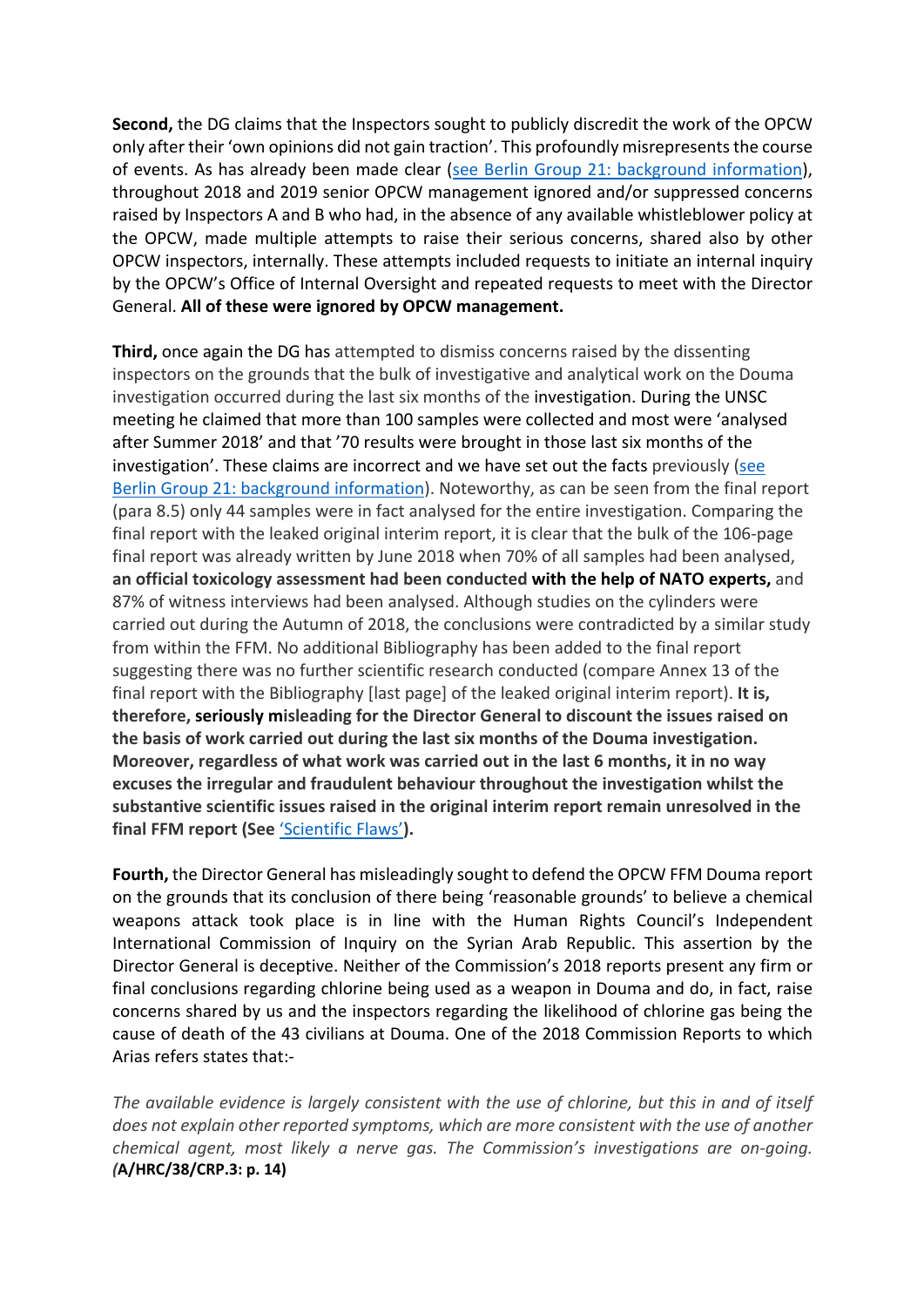## The other report from 2018 states:

*'… the Commission cannot make yet any conclusions concerning the exact cause of death, in particular on whether another agent was used in addition to chlorine that may have caused or contributed to deaths and injuries' (A/HRC/39/65: p. 17).*

Moreover, and as recently confirmed to us in a communication from the Independent Commission, their latest report (A/HRC/46/54) does **not include** the 7 April 2018 alleged attack in Douma in its list of 38 established cases which met the 'required standard of proof, enabling it to report on these incidents publicly'. **As such, it is simply not truthful for the OPCW DG to be defending his organisation's Douma Report on the basis that it is in line with reports from the independent commission.**

## **Failure to Respond to Calls for Transparency and Accountability**

We are dismayed also at the Director General's refusal to either meet with the inspectors or arrange any kind of forum in which the outstanding scientific issues can be addressed by all of the inspectors involved with the Douma investigation. **Remarkably, the Director General claimed in the Security Council meeting that he has no authority over the Douma Report and therefore cannot arrange any kind of forum in which all of the inspectors involved in the Douma investigation can discuss the scientific evidence.** In doing so the Director General has now explicitly rejected our call made to the recent Conference of States Parties for the OPCW's own scientific advisory board (SAB) to be engaged with this issue. We note here that **the Director General's rationale is distorted and not in line with the Chemical Weapons Convention (CWC) which states that 'The Director General may also, as appropriate, in consultation with members of the Board, establish temporary working groups of scientific experts to provide recommendations on specific issues'.** More generally, it is absurd that the head of OPCW, an organisation responsible for researching and publishing documentation can then claim to have no authority over or responsibility for that report. It is even more disturbing that the head of an organisation chooses to denigrate two of the organisation's most experienced and long serving inspectors rather than actually meeting and listening to them.

Such **a meeting with all the inspectors is essential** if the truth about Douma is to be finally established. We again remind all involved that we have identified no less than eleven substantive procedural and scientific irregularities and flaws relating to the Douma investigation, none of which have yet been properly responded to let alone resolved by the OPCW. Full details of these can be found on both the Berlin 21 Group website and also that of the Courage Foundation but we take the opportunity to reiterate some of the most salient facts now established and in the public domain:

**First,** it has been public knowledge since late 2019 that the original interim report was secretly modified to be issued for publication in June 2018 and only stopped when this act of deception was discovered by a member of the Douma team. The modifications effectively drew unsupported conclusions that there was sufficient evidence at that time of a chlorine gas release and censored issues about chemistry, toxicology, ballistics and witness testimony that had been raised in the original interim report. **This attempt within the OPCW to secretly**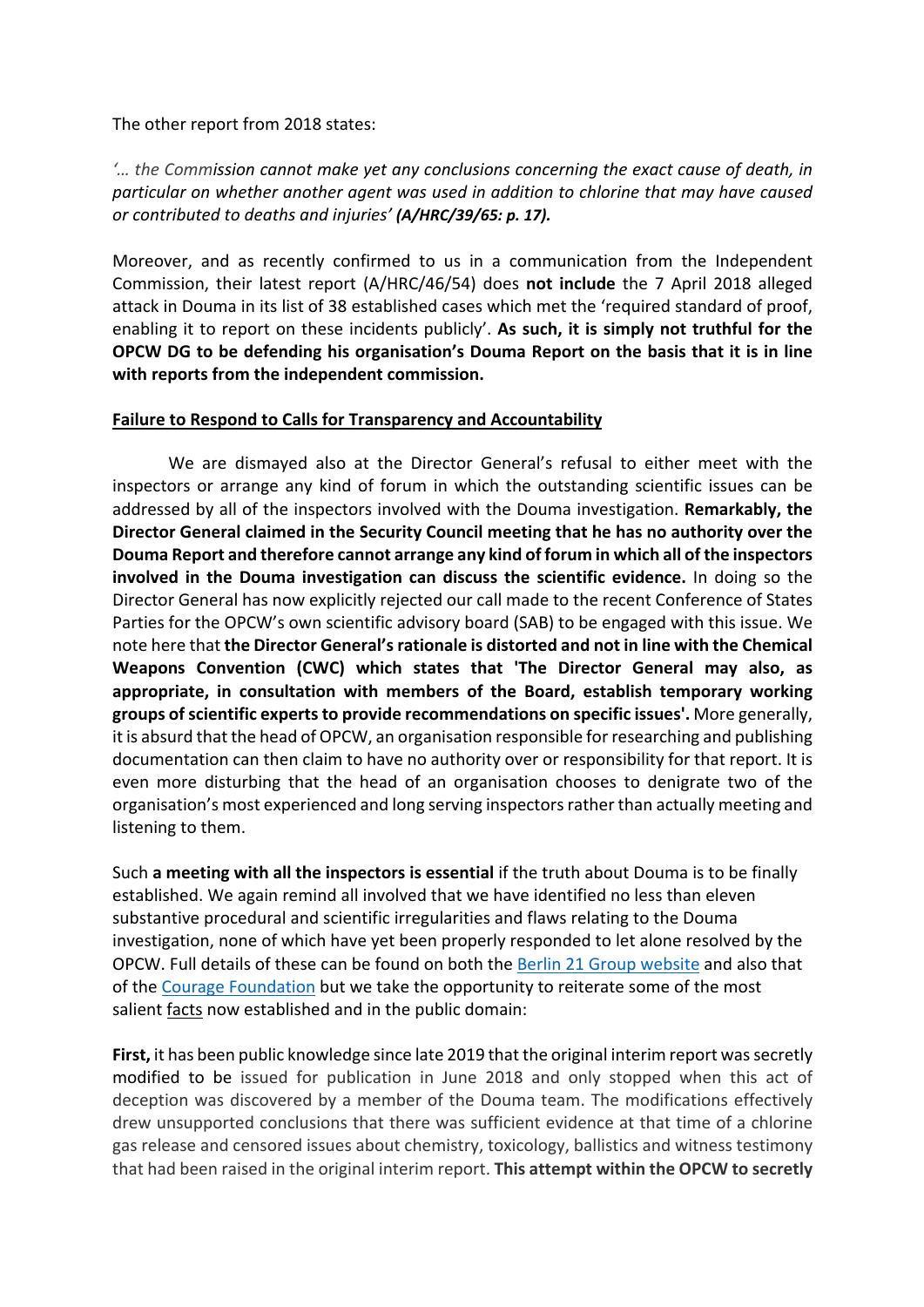**alter the original interim report and underhandedly publish a doctored version unknown to the inspectors is fraudulent and incompatible with the expected behaviour of a trusted international organization.** *The OPCW has never provided any explanation for this event.*

**Second,** In July 2018, a US delegation, without any prior notice, was allowed to brief the investigation team just days before the interim report was published (two weeks after the duplicitous attempt to publish the doctored interim report had been thwarted) to promote their assessment that chlorine gas had been used as a chemical weapon in Douma by the Syrian government. This is quite distinct from a member state offering data or intelligence to the OPCW to help the investigation, which States Parties are legitimately encouraged to do. **A State Party seeking to influence the inspectors in this manner, however, is a violation of Article VIII, para 47 of the Chemical Weapons Convention "CWC" (which states 'Each State Party shall respect the exclusively international character of the responsibilities of the Director General, the inspectors and the other members of the staff and not seek to influence them in the discharge of their duties'). It also contravenes a regularly cited dictum of the Director General that the identities of inspectors must be protected to both maintain the integrity of the investigation and for their personal security.** *The OPCW has never provided any response to this serious matter.*

**Third,** After the FFM team had returned to The Hague **most of the team** who were on the ground in Syria **were excluded** from continuing the investigation. This exclusion became more pronounced after the release of the published interim report in July 2018 and through to the release of the final FFM report in March 2019. As detailed in a recently leaked letter from Inspector Brendan Whelan to the Director-General there were never any discussions, meetings, or sharing of views or information between the on-site inspectors in Damascus and the team leader who had left Damascus before the investigation began but who nonetheless played a leading role in writing the final report. The letter also stated that within the team 'there was an intolerance for views on alternative hypotheses.' Preventing full and open discussion amongst inspectors who had actually been on the ground in Syria, and who had extensive experience, is not compatible with a scientific, objective and transparent investigation.

**Fourth**, and regarding ballistics evidence pertaining to the two chlorine cylinders allegedly dropped from a helicopter, the final OPCW FFM report asserts that three independent external experts concluded that the damage to the cylinders and roofs were compatible with a fall from height. **Moreover, they claim, without providing any technical explanation or evidence, that the cylinder at one location, after penetrating through the roof, took a sideways bounce onto a nearby bed, apparently in defiance of physical laws.** These unscientific conclusions were inconsistent with earlier findings and observations of the FFM team, many of which were noted in the suppressed original interim report, as well as with those of an engineering assessment of the two cylinders. Moreover, the final report contains unresolved inconsistencies and insufficient explanatory material. As such, the final report does not provide adequate evidence or analysis to support a claim that the cylinders were dropped from a significant height.

**Fifth**, the **toxicology assessment** produced in consultation with NATO chemical weapon toxicology experts in June 2018 clearly concluded that the signs and symptoms reported and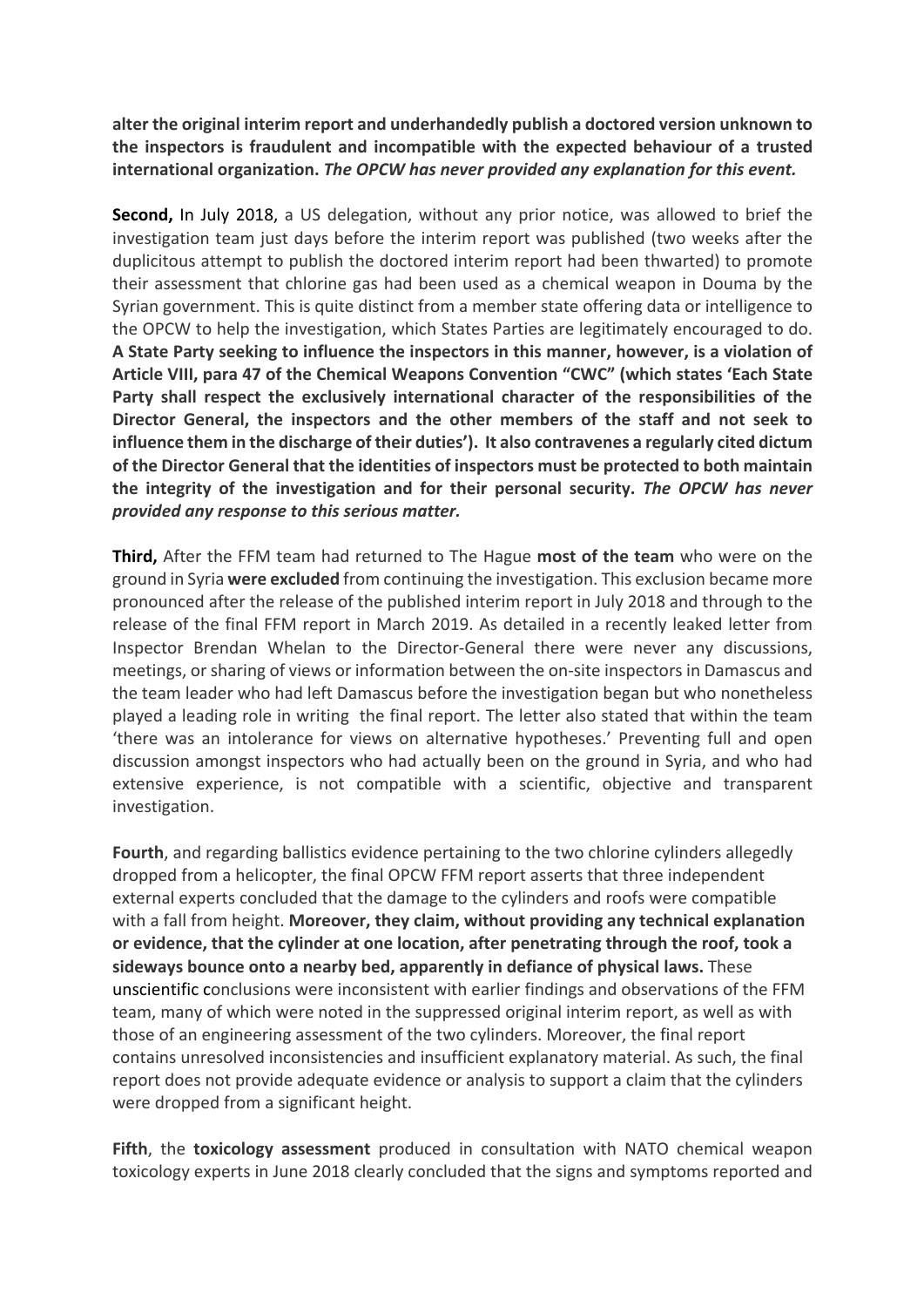observed, as well as the arrangement of the deceased at Location 2 (gathered in piles and indicating no attempt to escape), **were inconsistent with chlorine gas at Location 2 being the cause of death.** This conclusion, however, was obfuscated without any explanation or justification in the final OPCW FFM report. The final report mentions that toxicology experts were consulted in September and October 2018 but notably never details their assessment. Instead, the report states that *'it is not currently possible to precisely link the cause of the signs and symptoms to a specific chemical'*. As such, the report substitutes clear unequivocal opinions from toxicologists expert in chemical weapons poisoning for an unspecific statement which is not attributed to toxicologists that are reported to have been consulted in September and October. As such, the final OPCW FFM report has omitted key evidence that ruled out chlorine as the cause of death, apparently justifying the omission because other experts were subsequently consulted (but whose professional opinions are not reported). Such cherrypicking of evidence is highly irregular possibly amounting to scientific fraud.

Sixth, Individuals connected with the OPCW have been used in attempts to smear and discredit those questioning the Douma investigation. Specifically, in November 2020 a draft letter, falsely alleged to have been sent by the Director General in response to a private letter from inspector Dr. Whelan to Mr. Arias in which he outlined his concerns about the Douma investigation, was leaked to an 'open source' investigation website which then published the draft letter together with the identity of the inspector in question. The intention of the leak, and the associated article published by *Bellingcat*, was clearly to discredit the OPCW inspector and create the misleading impression that all concerns raised by him had been addressed. In fact, the draft letter was never sent by the Director General and no detailed response was ever given to the issues raised by Whelan. Shortly after this occurrence, in December 2020, a BBC4 radio series aired in which an anonymous source, reportedly connected with the OPCW Douma investigation, contributed to an attempt to discredit the two dissenting inspectors and former OPCW DG Ambassador Bustani. **These developments suggest that one or more individuals within the OPCW are involved with leaking disinformation and attempting to discredit the OPCW scientists who have raised concerns about the Douma investigation. At the June 3 Security Council meeting, the Director General appeared to rule out a formal 'rules of confidentiality' investigation of these breaches unless the 'person is identified', in spite of the requirement in the CWC Confidentiality Annex to do so.**

All of these issues are self-evidently serious and the continuing unresolved scientific issues are further compounded by new information coming to light. For example, we have recently noted in correspondence with you and the Commission (our letter 20 May 2021 to you) that there are significant question marks over the number of deceased at Douma. Here witness information relating to the burial of up to 300 civilians in a mass grave was absent from the final report (see original interim report: Table; p. 24 and para 7.66; p, 23). This number is 6 times higher than the official figure of 43 dead. Close examination of the original interim report and the final report reveal further **alarming alterations**. For example, unexplained witness reports regarding the finding of deceased in basements (original interim report: Table; p. 24 and para 7.69; p. 23-24) have been obfuscated or deleted in the final report. These reports are unexplained because no plausible route could be identified by which chlorine gas could pass directly into the basement (see original interim report paras 7.25; p. 15 and 7.83; p. 27). The fact that only 'Country X' witnesses reported unexplained nerve agent symptoms (original interim report: para 7.77; p: 26) has been obfuscated in the final report